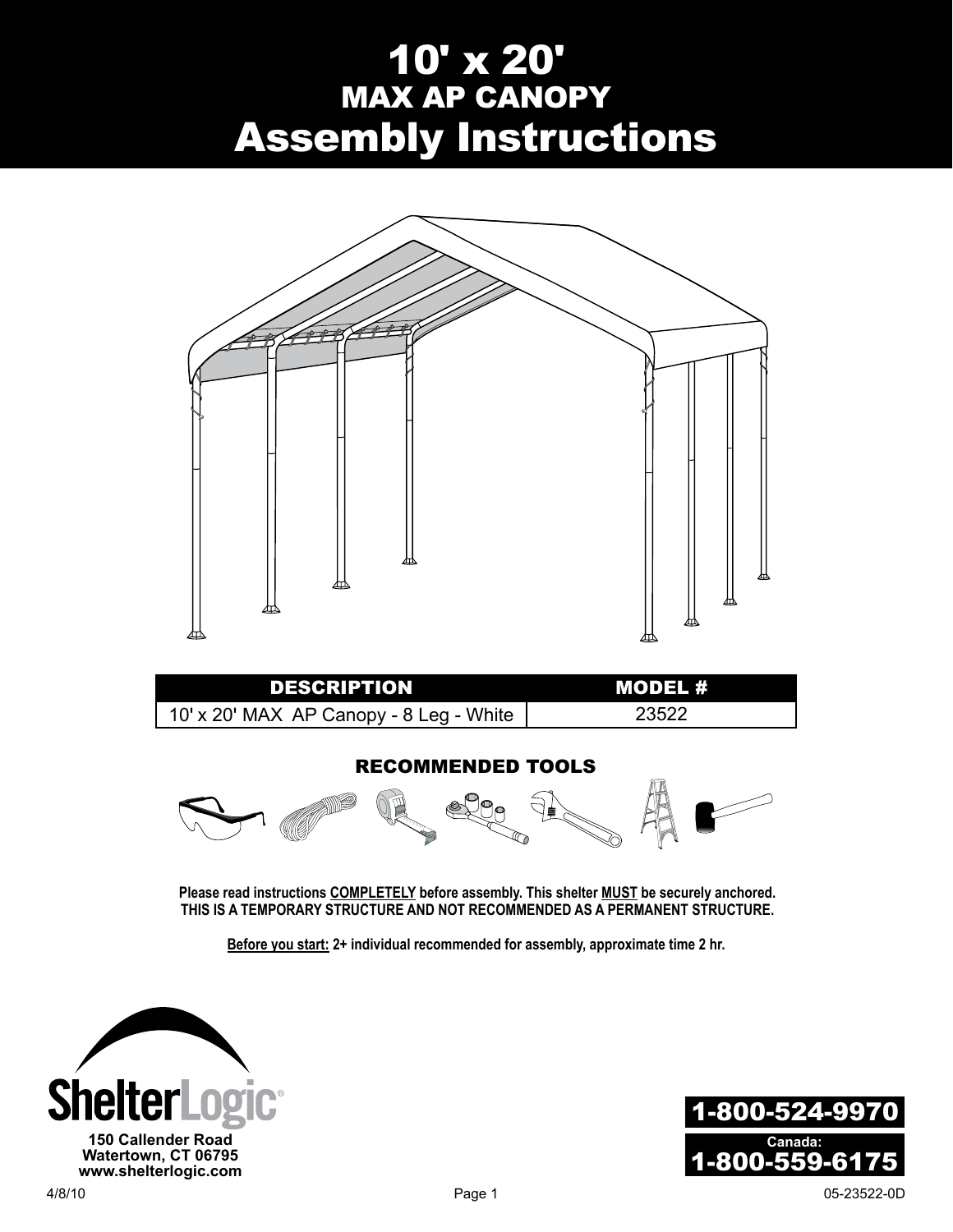#### ATTENTION:

This shelter product is manufactured with quality materials. It is designed to fit the **ShelterLogic®, LLC** custom fabric cover included. **ShelterLogic®, LLC** Shelters offer storage and protection from damage caused by sun, light rain, tree sap and animal - bird excrement. Please anchor this **ShelterLogic®, LLC** structure properly. See manual for more anchoring details. Proper anchoring, keeping cover tight and free of snow and debris is the responsibility of the consumer. This shelter is not recommended for severe weather conditions. Please read and understand the installation detail, warnings and cautions prior to beginning installation. If you have any questions call the customer service number listed below. Please refer to the warranty card inside this package.

#### DANGER:

Prior to installation, consult with all local municipal codes regarding installation of temporary shelters. Choose the location of your shelter carefully. **Danger:** *Keep away from electrical wires.* Check for overhead utility lines, tree branches or other structures. Check for underground pipes or wires before you dig. DO NOT install near roof lines or other structures that could shed debris onto your shelter. DO NOT hang objects from the roof or support cables.

#### WARNING:

Risk of fire. DO NOT smoke or use open flame devices (including grills, fire pits, deep fryers, smokers or lanterns) in or around the shelter. DO NOT store flammable liquids (gasoline, kerosene, propane, etc.) in or around your shelter. Do not expose top or sides of the shelter to open fire or other flame source.

#### CAUTION:

Use **CAUTION** when erecting the frame. Use safety goggles during installation. Secure and bolt together overhead poles during assembly. Beware of pole ends.

### PROPER ANCHORING AND INSTALLATION OF FRAME:

#### **PROPER ANCHORING OF THE FRAME IS THE RESPONSIBILITY OF THE CONSUMER.**

**ShelterLogic®, LLC** is not responsible for damage to the unit or the contents from acts of nature. Any shelter that is not anchored securely has the potential to fly away causing damage, and is not covered under the warranty. Periodically check the anchors to ensure stability of shelter. **ShelterLogic®, LLC** cannot be responsible for any shelter that blows away. **NOTE:** *Your shelter's cover can be quickly removed and stored prior to severe weather conditions*. If strong winds or severe weather is forecast in your area, we recommend removal of cover.

#### REPLACEMENT PARTS, ASSEMBLY, SPECIAL ORDERS:

Genuine **ShelterLogic®, LLC** replacement parts and accessories are available from the factory, including anchoring kits for nearly any application, replacement covers, wall and enclosure kits, vent and light kits, frame parts, zippered doors and other accessories. All items are shipped factory direct to your door.

#### **Questions - claims - special orders? CALL our Customer Service Hotline:**

**U.S. CUSTOMER SERVICE: 1-800-524-9970 INTERNATIONAL CUSTOMER SERVICE: 001-860-945-6442 CANADA CUSTOMER SERVICE: 1-800-559-6175 HOURS OF OPERATION: MON-FRI 8:30AM-8:00PM EST, SAT-SUN 8:30AM-5:00PM EST.**

#### CARE AND CLEANING:

A tight cover ensures longer life and performance. Always maintain a tight cover. Loose fabric can accelerate deterioration of cover fabric. Immediately remove any accumulated debris from the roof structure with a broom, mop or other soft-sided instrument. Use extreme caution when removing debris from cover- always remove from outside the structure. DO NOT use hard-edged tools or instruments like rakes or shovels to remove debris. This could result in punctures to the cover. DO NOT use bleach or harsh abrasive products to clean the fabric cover. Cover is easily cleaned with mild soap and water.



#### WARRANTY:

This shelter carries a full limited warranty against defects in workmanship. **ShelterLogic®, LLC** warrants to the Original Purchaser that if properly used and installed, the product and all associated parts, are free from manufacturer's defects for a period of:

#### **1 Year For Cover Fabric, End Panels and Framework**

Warranty period is determined by date of shipment from **ShelterLogic®, LLC** for factory direct purchases or date of purchase from an authorized reseller, (please save a copy of your purchase receipt). If this product or any associated parts are found to be defective or missing at the time of receipt, ShelterLogic<sup>®</sup>, LLC will repair or replace, at it's option, the defective parts at no charge to the original purchaser. Replacement parts or repaired parts shall be covered for the remainder of the Original Limited Warranty Period. All shipping costs will be the responsibility of the customer. Parts and replacements will be sent C.O.D. You must save the original packaging materials for shipment back. If you purchased from a local dealer, all claims must have a copy of original receipt. After purchase, please fill out and return warranty card for product registration. Please see warranty card for more details.

Covered by U.S. Patents and patents pending: 6,871,614; 6,994,099; 7,296,584; D 430,306; D 415,571; D 414,564; D 409,310; D 415,572



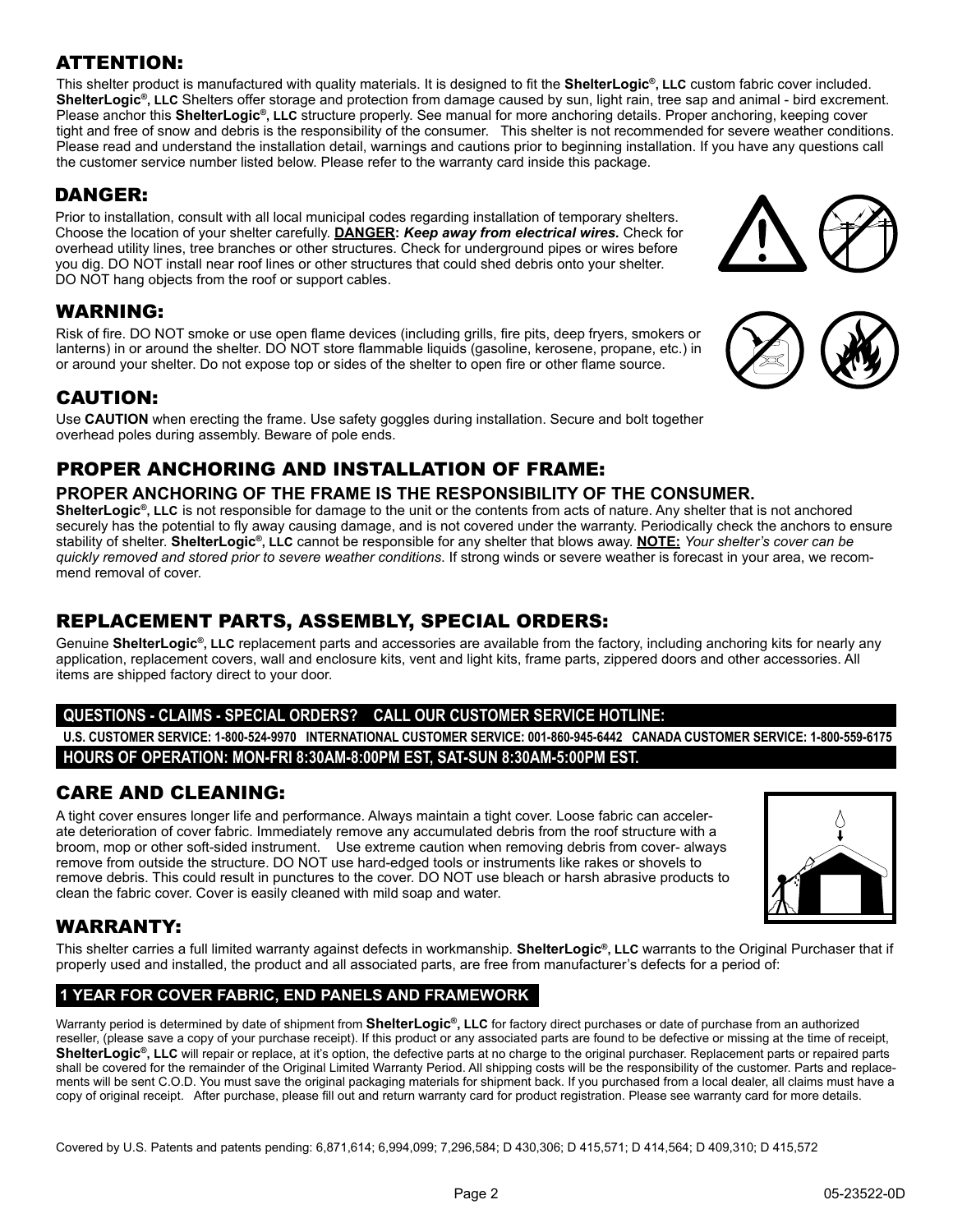# **10' x 20' MAX AP Canopy - 8 Leg - Parts List - Model #23522**

| <b>Description of Parts:</b> |                            | Quantity         | Part# |
|------------------------------|----------------------------|------------------|-------|
| $\overline{\mathbf{r}}$      | Rafter Poles, Swedge 24.4" | 8                | 13104 |
|                              | Poles, Swedge 40.7"        | 25               | 13103 |
| 匸<br>न                       | Cross Poles 39.5"          | $\boldsymbol{9}$ | 13107 |
| ⊡<br>$\bullet$               | Leg Poles 39"              | 8                | 13105 |
|                              | 3 - Way Frame Connectors   | 6                | 13101 |
|                              | 4 - Way Frame Connectors   | 6                | 13102 |
|                              | <b>Bungee Cords</b>        | 24               | 10066 |
|                              | Canopy Cover               | 1                | 10072 |
|                              | <b>Base Feet</b>           | 8                | 10075 |
|                              | Anchors                    | 8                | 10431 |

# 1. LAYOUT ROOF FRAME

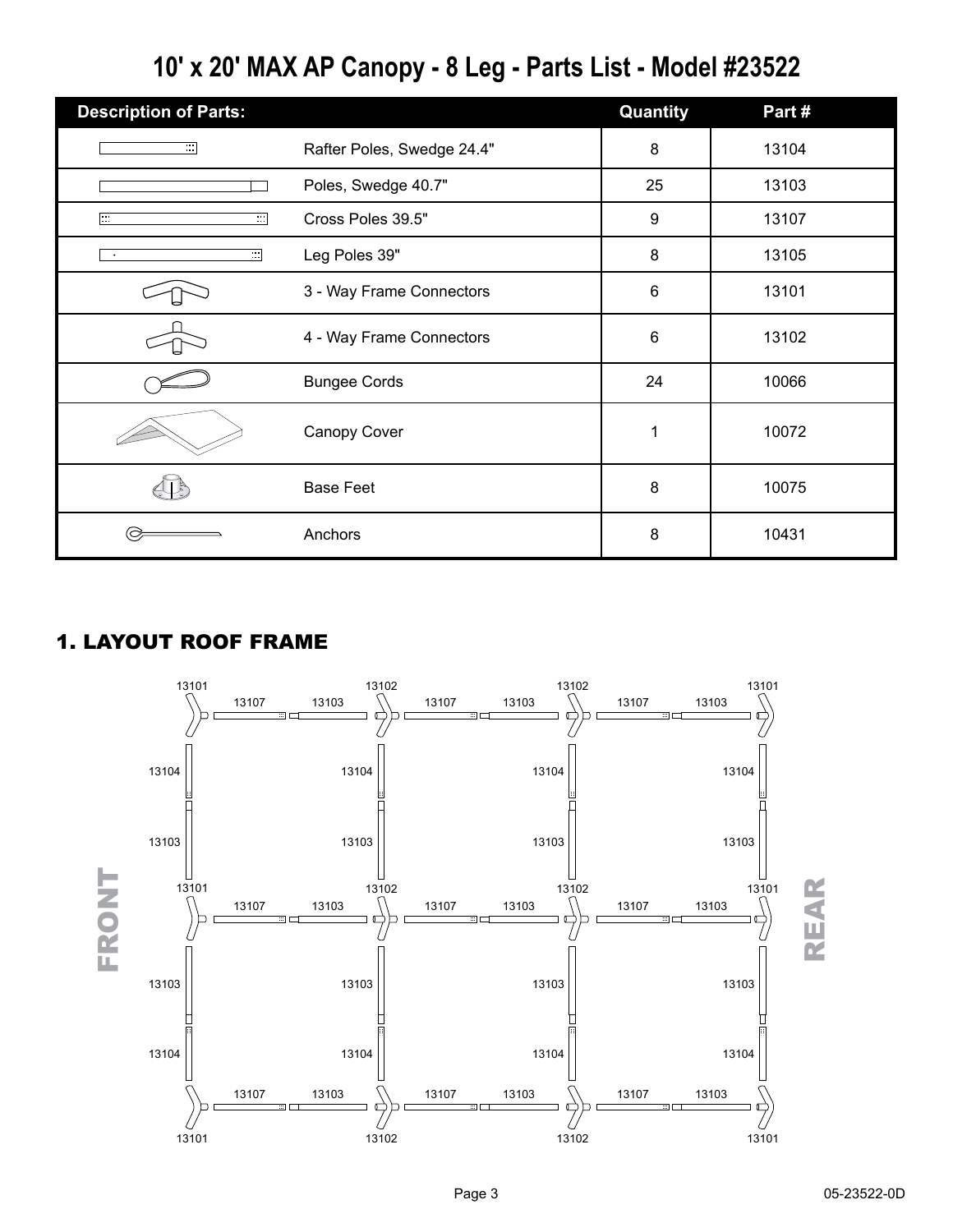

#### 4. Anchor the Frame

*There are four holes on each base foot that the anchor can go into.*

- A**.** Select a hole in each base foot. Insert each anchor (10431) into the ground until the round head is touching the base foot.These anchors prevent the canopy from shifting**.** Insert one anchor into all four base feet. *This is a temporary spike anchor. Not intended for permanent use.*
- **B.** To securely anchor canopy, Accessory Anchoring Kit #10073 is recommended. The 4-anchor pins are inserted into the ground. Then the ropes are tied from the anchors to the corner tees as shown in B.